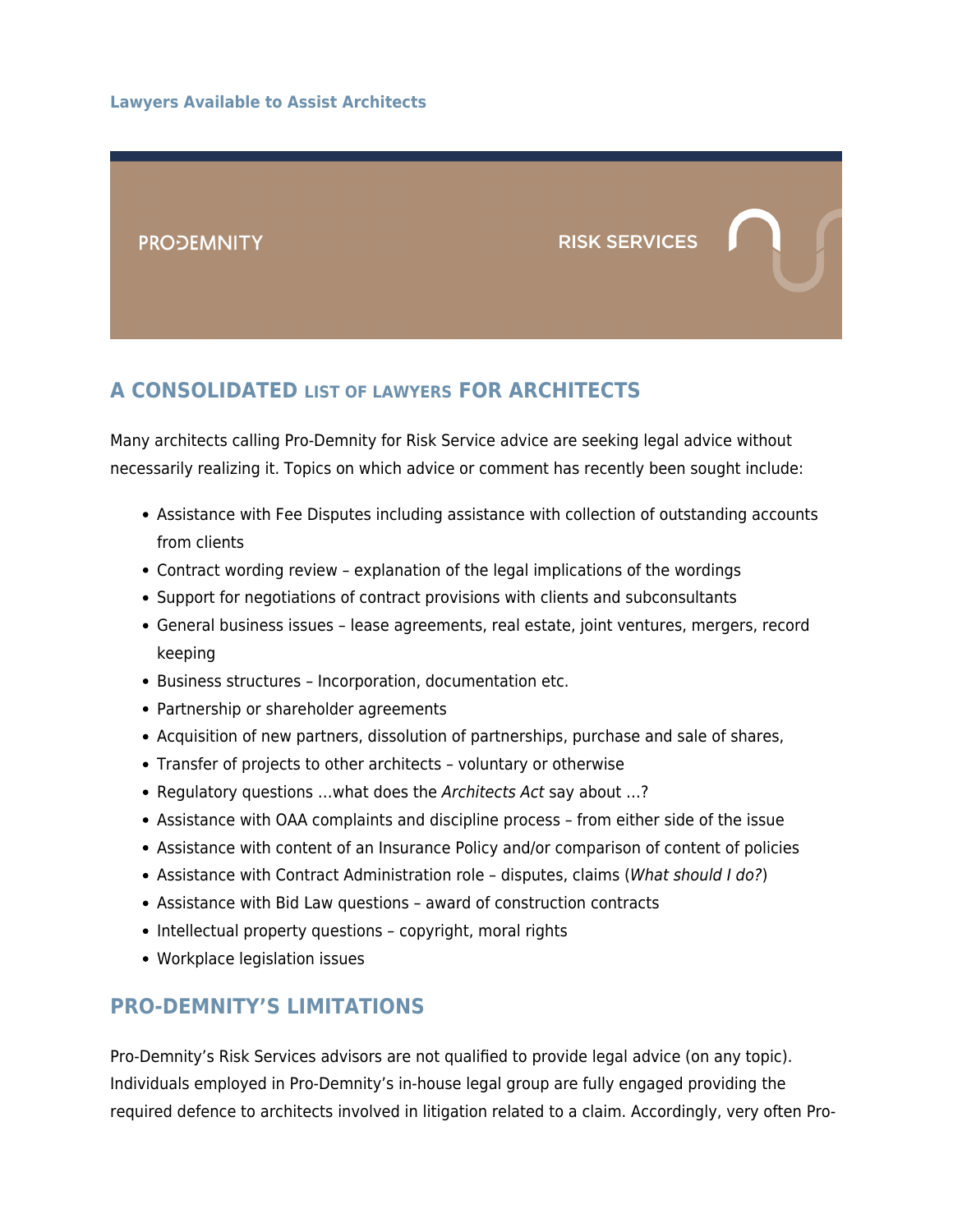Demnity's Risk Services advice to an architect will be accompanied by a disclaimer to the effect that:

### *Pro-Demnity cannot provide legal advice. It is strongly recommended that the (matter on which advice has been sought) and the observations that follow be referred to the firm's own lawyer.*

Where advice related to insurance requirements called for by a client or policy wording in a non-Pro-Demnity policy is sought the disclaimer might be:

### *Pro-Demnity is not a registered insurance broker and cannot provide advice to the public related to the content of an insurance policy. We strongly recommend that these questions be directed to the broker offering the policy and / or a lawyer familiar with insurance policy wordings.*

Although these disclaimers offer appropriate advice, in many instances accepting and acting on the advice presents a challenge for the architect. In follow-up discussions, Pro-Demnity has found that many architects do not have ready access to a lawyer for assistance with legal concerns that arise in practice. This gap includes general legal assistance on many issues that are separate and distinct from the legal advice and services that would properly fall under Pro-Demnity's responsibilities as a professional liability insurer.

## **HELP FOR ARCHITECTS –** *WHO CAN YOU RECOMMEND?*

To help address this situation and answer the common question: "Who could you recommend?", Pro-Demnity is providing the names and contact information for a [list of lawyers](#page--1-0) that Pro-Demnity knows are already familiar with architectural practice and the many issues that can arise in practice. Architects are encouraged to reach out to these professionals as a resource for their practice.

The advice to "Consult a lawyer" is usually triggered by an immediate concern that has prompted the architect to contact Pro-Demnity. However, the value of having a lawyer "on call" who is already familiar with your practice is much greater as indicated by the long list of topics at the beginning of this article. Having a lawyer available as a "go-to" resource can enhance and support essential business needs – collection of accounts, practice ownership considerations, dealing with "difficult" circumstances and people etc. Establishing a working relationship with a lawyer can provide you with more confidence, reducing stress and uncertainty respecting legal matters facing the practice.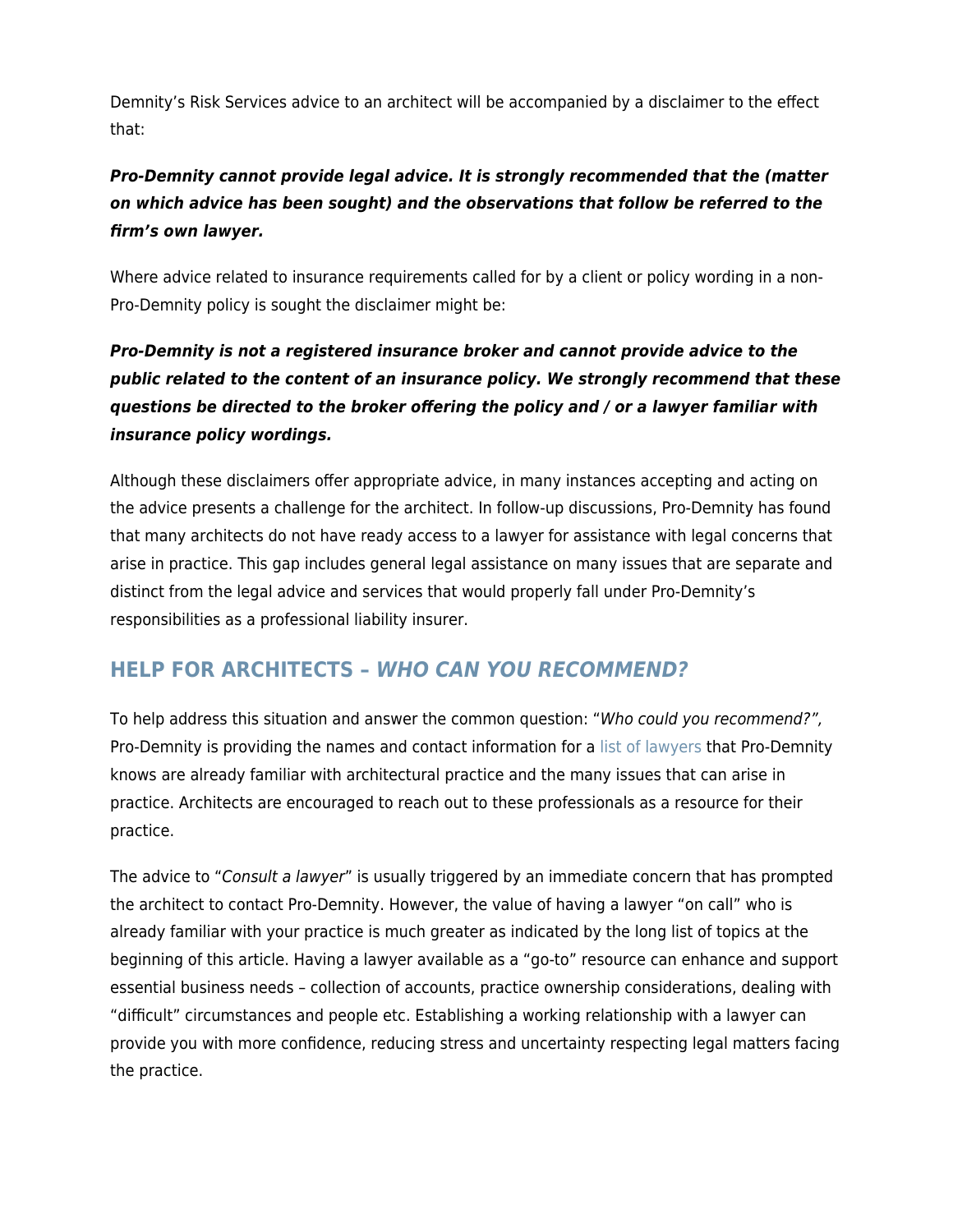#### **WHO BENEFITS? – WHY PRO-DEMNITY HAS ACTED**

From Pro-Demnity's perspective, it is hoped that timely access to legal advice for architectural practices may result in a "win-win" – fewer claims arising against architects for you and your colleagues to lose sleep over, and claims that are easier to mange and defend by Pro-Demnity when these do arise.

The accompanying [List of Lawyers](#page--1-0) includes individuals who have confirmed their interest and availability to provide legal services to Ontario architects. All are familiar with the issues facing architects in practice, already have architects as clients or are providing legal advice to architects. Some, but not all, have been retained by Pro-Demnity to act on insured architects' behalf in the defence of claims falling under the architect's professional liability insurance.

Those listed represent a cross-section of practice sizes, ranging from quite small to very large. In several instances, more than one individual from a single practice is included in the list based on Pro-Demnity's familiarity with the individuals and their experience.

## **QUESTIONS TO ASK**

Please note that there are many other well-qualified lawyers who act for architects / have architects as clients who are not included on this list, if only because Pro-Demnity is unaware of those relationships.

If you do reach out to a [lawyer on this list,](#page--1-0) do not hesitate to ask about other architectural or consulting engineering practices that the lawyer has as clients who you can contact as a reference.

Also, be sure to seek information about the fees charged by the individual, including any special or discounted rate, or additional resources the individual lawyer can call on that might apply to your firm and the services you may use.

And be sure to seek information about any other areas of special interest or expertise of the lawyer or their colleagues that might be of particular interest to areas of practice that your firm is involved with.

## **IMPORTANT CONSIDERATIONS**

Although Pro-Demnity has high regard for all the individuals on the list, Pro-Demnity IS NOT prepared to monitor, manage, or intervene in the business relationship between any architect or lawyer. Nor will Pro-Demnity assume the role of "Complaints Department" with respect to the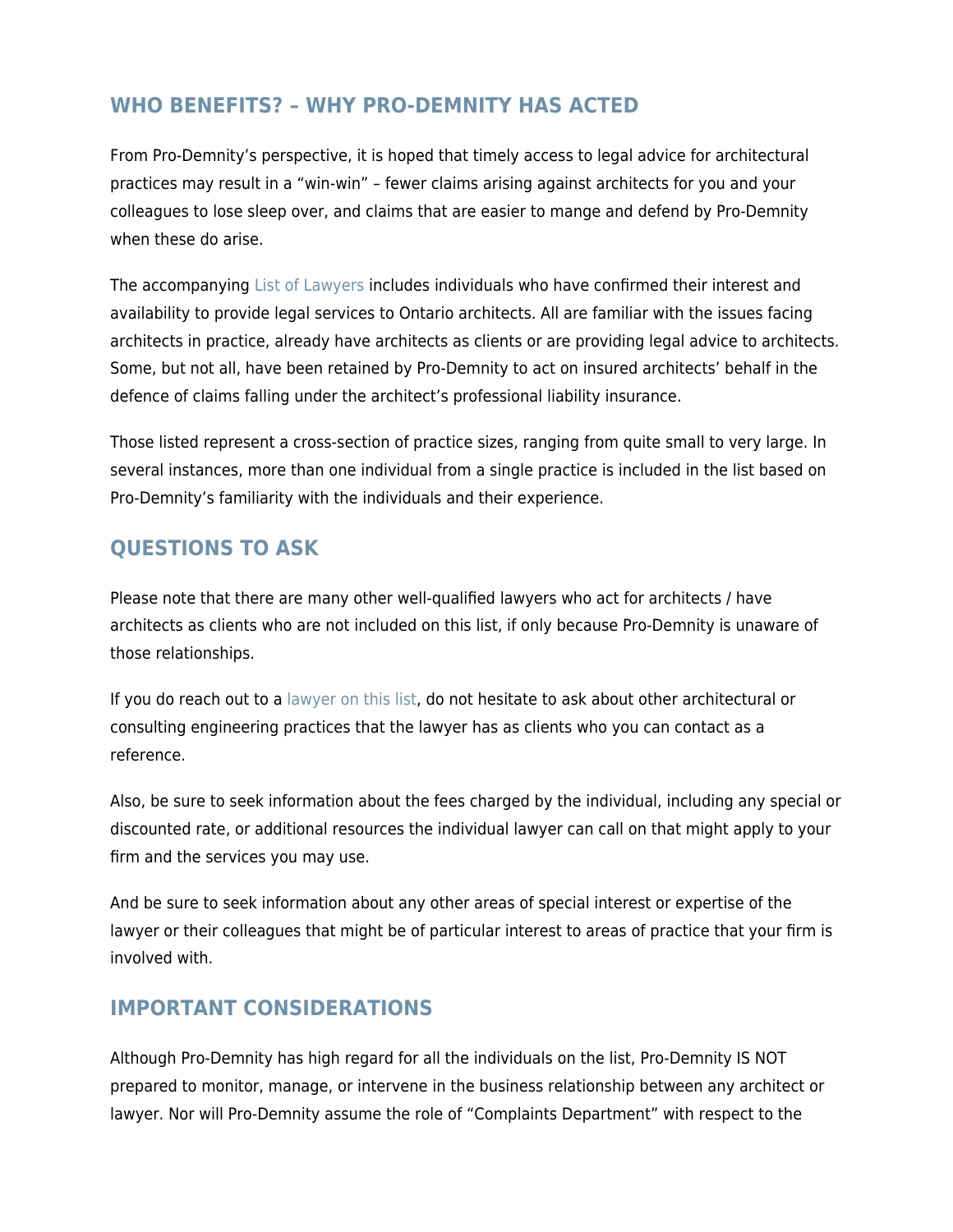unmet expectations of either architects or lawyers in their professional dealings.

The relationship between an architect and its lawyer is subject to confidentiality provisions that preclude the lawyer communicating with Pro-Demnity about the architect's practice without first obtaining permission from the architect.

Finally, although any of the lawyers on the list might be considered by Pro-Demnity as suitable for appointment to represent an architect in a claim defended by Pro-Demnity, the inherent conflict of interest will preclude the architect's own lawyer from being appointed by Pro-Demnity to represent the architect on a professional liability claim being managed by Pro-Demnity.

# **LIST OF LAWYERS FOR ARCHITECTS**

| Ms. Eni Eski                                                                                                                                                 |                                      |
|--------------------------------------------------------------------------------------------------------------------------------------------------------------|--------------------------------------|
| Brunner and Lundy                                                                                                                                            | eeski@brunnerandlundy.com            |
| 165 Avenue Road, Suite 301                                                                                                                                   | Tel: 416-966-9955                    |
| Toronto, ON M5R 3S4                                                                                                                                          |                                      |
| <b>Ms. Annik Forristal</b><br><b>McMillan LLP</b>                                                                                                            | annik.forristal@mcmillan.ca          |
| <b>Brookfield Place</b><br>181 Bay Street, Suite 4400<br>Toronto, ON M5J 2T3                                                                                 | Tel: 416-865-7292                    |
| <b>Mr. Mark Frederick</b><br>Miller Thomson LLP<br>Scotia Plaza<br>40 King Street West, Suite 5800 Tel: 416-595-8175<br>P.O. Box 1011<br>Toronto, ON M5H 3S1 | mfrederick@millerthomson.com         |
| <b>Mr. Rob Kennaley</b><br>Kennaley Construction Law<br>Wincey Mills, Unit 305<br>31 Mechanic Street,<br>Paris, ON N3L 1K1                                   | rjk@kennaley.ca<br>Tel: 519-805-8186 |
| Ms. Andrea Lee<br><b>Glaholt Bowles LLP</b><br>141 Adelaide Street West, #800 Tel: 416-368-8280 x 216<br>Toronto, ON M5H                                     | andrealee@glaholt.com                |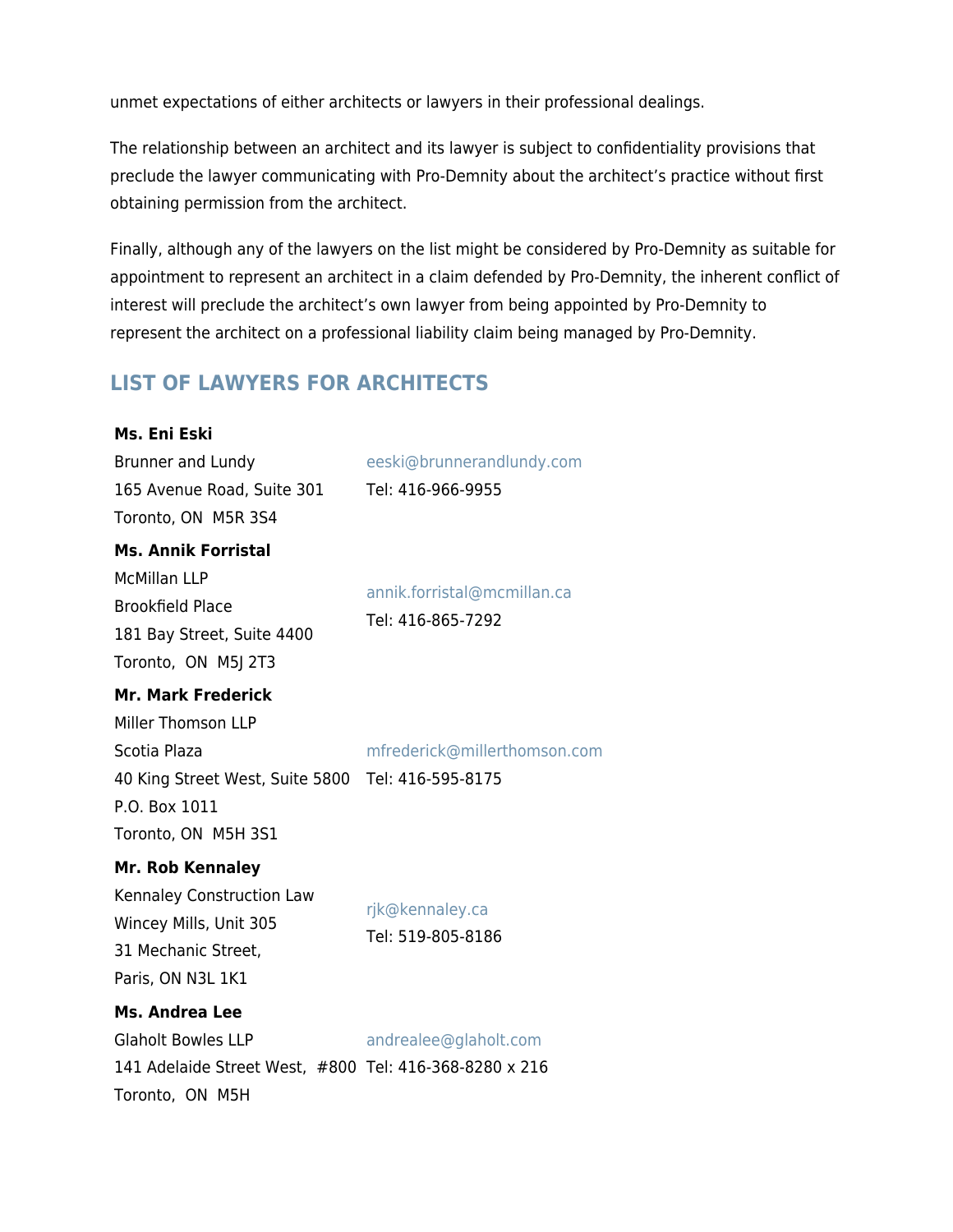| Mr. John Little<br>Keel Cottrelle LLP<br>36 Toronto Street, Suite 920<br>Toronto, ON M5C 2C5<br><b>Mr. Andrew Lundy</b>           | jlittle@keelcottrelle.ca<br>Tel: 416.367.7707   |
|-----------------------------------------------------------------------------------------------------------------------------------|-------------------------------------------------|
| Brunner and Lundy<br>165 Avenue Road, Suite 301<br>Toronto, ON M5R 3S4                                                            | alundy@brunnerandlundy.com<br>Tel: 416-966-6746 |
| <b>Mr. Bernie McGarva</b><br>Aird & Berlis LLP<br><b>Brookfield Place</b><br>181 Bay Street, Suite 1800<br>Toronto, ON M5J 2T9    | bmcgarva@airdberlis.com<br>Tel: 416-865-7765    |
| <b>Ms. Danielle Muise</b><br>Aird & Berlis LLP<br>Brookfield Place,<br>181 Bay Street, Suite 1800<br>Toronto, ON M5J 2T9          | dmuise@airdberlis.com<br>Tel: 416-865-3963      |
| Mr. Charles Simco, Partner<br>Shibley Righton LLP<br>250 University Avenue, Suite 700 Tel: 416-214-5265<br>Toronto, ON M5H 3E5    | charles.simco@shibleyrighton.com                |
| Ms. Ana Simões<br>Miller Thomson LLPScotia Plaza<br>40 King Street West, Suite 5800<br>P.O. Box 1011<br>Toronto, ON M5H 3S1       | asimoes@millerthomson.com<br>Tel: 416-595-8677  |
| Mr. Helder Travassos, Partner<br>Shibley Righton LLP<br>250 University Avenue, Suite 700 Tel: 416-214-5229<br>Toronto, ON M5H 3E5 | helder.travssos@shibleyrighton.com              |
| Mr. Tom Whitby<br>Miller Thomson LLPScotia Plaza<br>40 King Street West, Suite 5800<br>P.O. Box 1011<br>Toronto, ON M5H 3S1       | twhitby@millerthomson.com<br>Tel: 416-595-8561  |